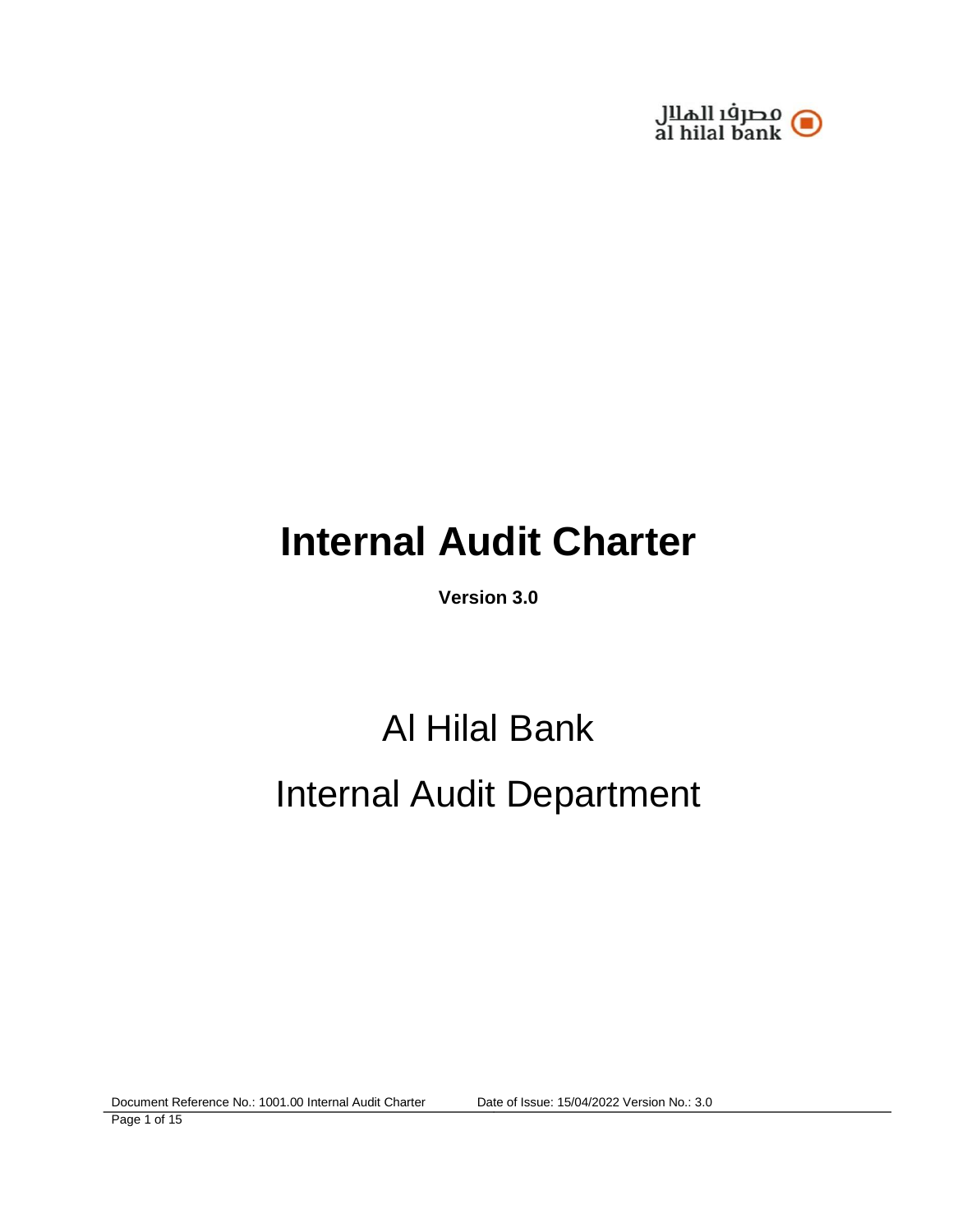

# **Contents**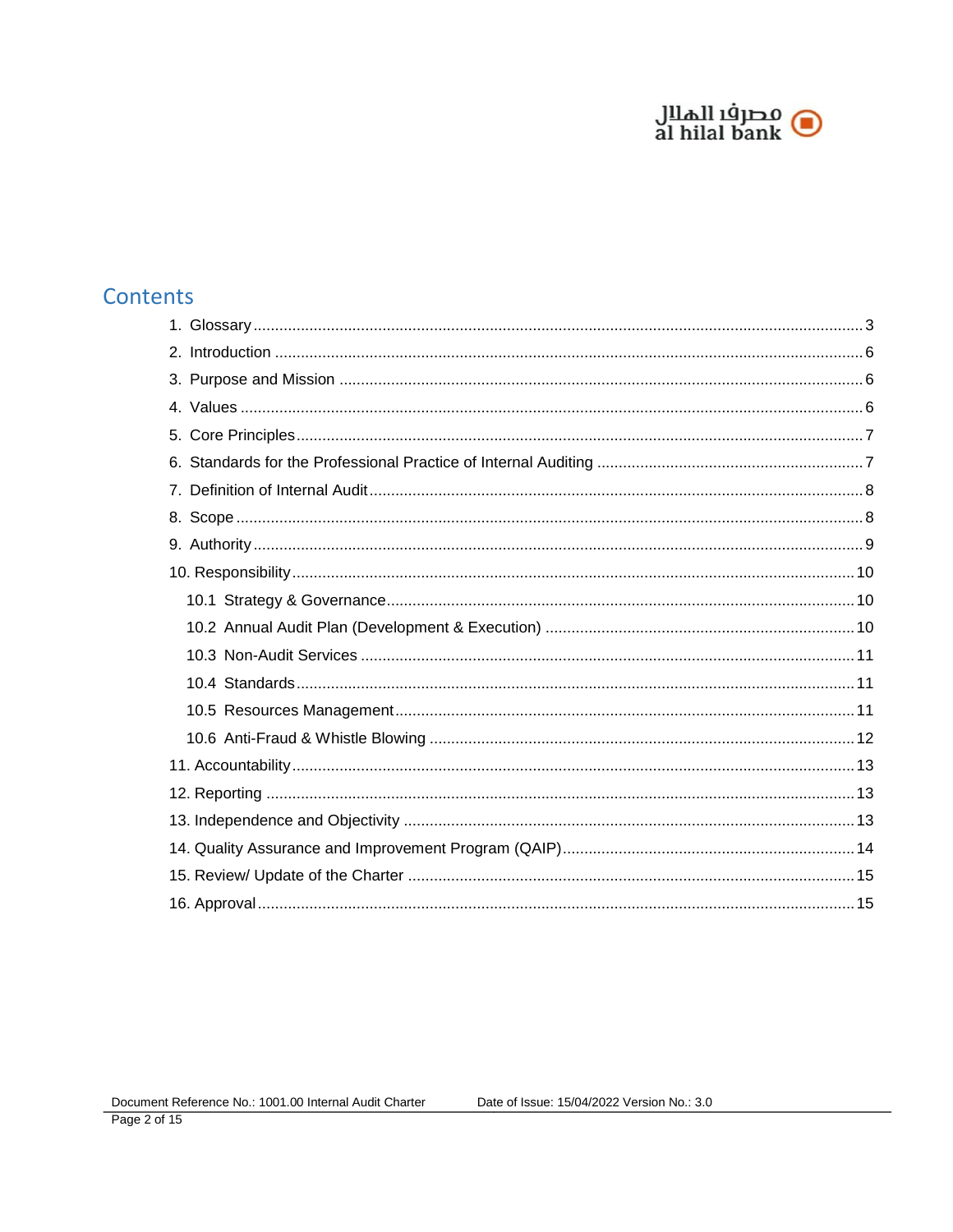

# <span id="page-2-0"></span>1. Glossary

| <b>Dhabi</b><br>Abu                              |                                                                                                                                                                                                                                                                                                                                                                                                                                                                                                                           |
|--------------------------------------------------|---------------------------------------------------------------------------------------------------------------------------------------------------------------------------------------------------------------------------------------------------------------------------------------------------------------------------------------------------------------------------------------------------------------------------------------------------------------------------------------------------------------------------|
| <b>Accountability</b><br><b>Authority (ADAA)</b> | Independent governing body established in 2008 under the authority of HH the<br>Crown Prince of Abu Dhabi, the capital of the United Arab Emirates. ADAA is<br>primarily responsible for enhancing and promoting transparency and<br>accountability across Abu Dhabi government and public entities ensuring that<br>these subject entities are managing and utilizing their resources and funds<br>efficiently, effectively, economically, ethically and in alignment with achieving<br>the overall vision of Abu Dhabi. |
| <b>Add Value</b>                                 | The internal audit activity adds value to the bank (and its stakeholders) when it<br>provides objective and relevant assurance, and contributes to the effectiveness<br>and efficiency of governance, risk management, and control processes.                                                                                                                                                                                                                                                                             |
| <b>Administrative</b><br>Reporting               | The dotted line relationship to the Chief Executive Officer of the Bank through<br>whom the Chief Internal Auditor receives various day-to-day administrative<br>services related activities such as leave plan, travel plan, internal<br>communications etc.                                                                                                                                                                                                                                                             |
| <b>Auditee</b>                                   | Is any unit/branch or activity of the organization that qualifies to be audited.                                                                                                                                                                                                                                                                                                                                                                                                                                          |
| <b>Auditee</b><br><b>Management</b>              | The management of any unit/branch or activity of the organization that is<br>audited.                                                                                                                                                                                                                                                                                                                                                                                                                                     |
| <b>Best Practices</b>                            | Practices that have produced outstanding results and that could be used by the<br>organization.                                                                                                                                                                                                                                                                                                                                                                                                                           |
| <b>Board</b>                                     | A board is an organization's governing body, such as a board of directors,<br>supervisory board, or any other designated body of the Bank, including the<br>BAC, to whom the Chief Internal Auditor functionally reports.                                                                                                                                                                                                                                                                                                 |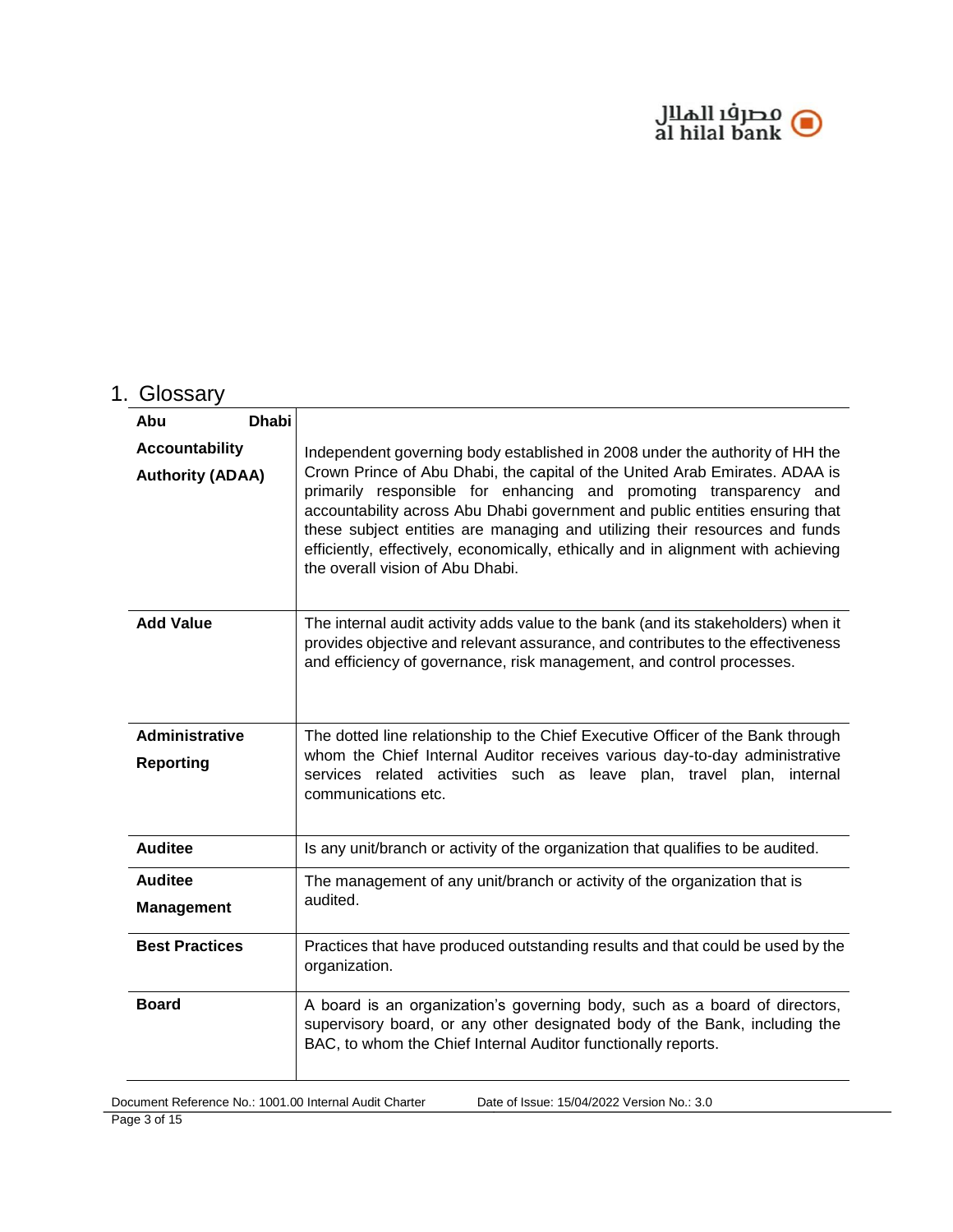

| <b>Board Audit</b><br><b>Committee</b>                 | The Committee formed by the Board of Directors to oversee audit operations<br>and circumstances.                                                                                                                                                                                                                                                                                                                                                      |
|--------------------------------------------------------|-------------------------------------------------------------------------------------------------------------------------------------------------------------------------------------------------------------------------------------------------------------------------------------------------------------------------------------------------------------------------------------------------------------------------------------------------------|
| <b>CB UAE</b>                                          | Stands for Central Bank of the UAE, regulatory body for banks in the United<br>Arab Emirates (UAE).                                                                                                                                                                                                                                                                                                                                                   |
| <b>Code of Conduct</b>                                 | Set of rules outlining the responsibilities of or proper practices to be applied<br>through the Bank's employees.                                                                                                                                                                                                                                                                                                                                     |
| <b>Code of Ethics</b>                                  | The Code of Ethics of The Institute of Internal Auditors (IIA) are Principles<br>relevant to the profession and practice of internal auditing, and Rules of<br>Conduct that describe behavior expected of internal auditors. The Code of<br>Ethics applies to both parties and entities that provide internal audit services.<br>The purpose of the Code of Ethics is to promote an ethical culture in the global<br>profession of internal auditing. |
| <b>Competency</b>                                      | The ability of an individual to perform a job or task properly, being a set of<br>defined knowledge, skills, and behavior.                                                                                                                                                                                                                                                                                                                            |
| <b>Compliance</b>                                      | Adherence to policies, plans, procedures, laws, regulations, contracts, or other<br>requirements.                                                                                                                                                                                                                                                                                                                                                     |
| <b>Conflict of Interest</b>                            | Any relationship that is or appears to be not in the best interest of the<br>organization. A conflict of interest would prejudice an individual's ability to<br>perform his or her duties and responsibilities objectively.                                                                                                                                                                                                                           |
| <b>Control</b>                                         | Any action taken by management, the board, and other parties to manage risk<br>and increase the likelihood that established objectives and goals will be<br>achieved. Management plans, organizes, and directs the performance of<br>sufficient actions to provide reasonable assurance that objectives and goals<br>will be achieved.                                                                                                                |
| <b>Control Processes</b>                               | The policies, procedures, and activities that are part of a control framework,<br>designed to ensure that risks are contained within the risk tolerances<br>established by the risk management process.                                                                                                                                                                                                                                               |
| <b>Engagement</b>                                      | A specific internal audit assignment, task, or review activity, such as an internal<br>audit, Control Self-Assessment review, fraud examination, or consultancy. An<br>engagement may include multiple tasks or activities designed to accomplish a<br>specific set of related objectives.                                                                                                                                                            |
| Document Reference No.: 1001.00 Internal Audit Charter | Date of Issue: 15/04/2022 Version No.: 3.0                                                                                                                                                                                                                                                                                                                                                                                                            |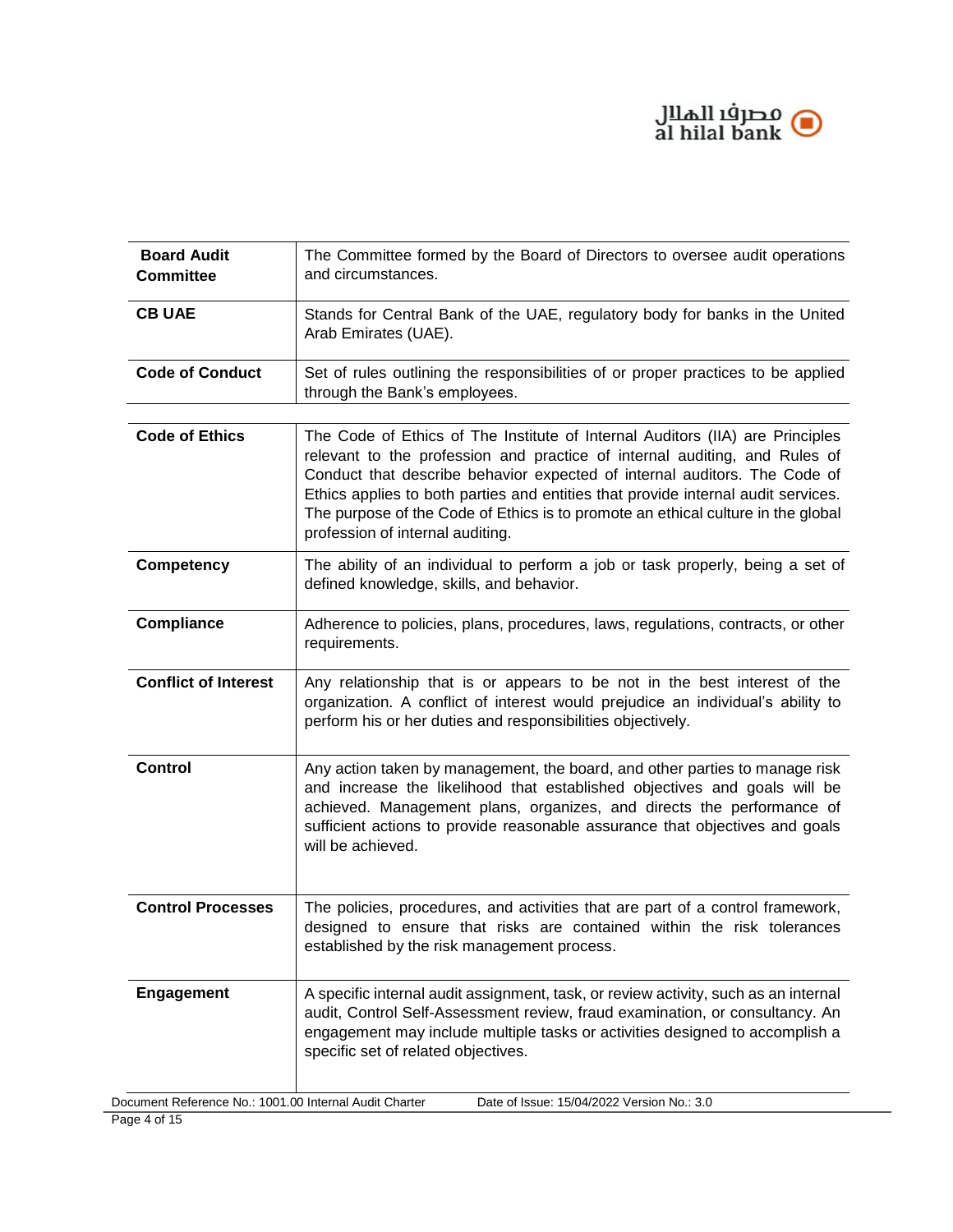

| <b>External Auditor</b>                                                             | Audit firm who is assigned to provide external audit services.                                                                                                                                                                                                                                                                                                                             |
|-------------------------------------------------------------------------------------|--------------------------------------------------------------------------------------------------------------------------------------------------------------------------------------------------------------------------------------------------------------------------------------------------------------------------------------------------------------------------------------------|
| <b>Fraud</b>                                                                        | Any illegal acts characterized by deceit, concealment or violation of trust.                                                                                                                                                                                                                                                                                                               |
| Governance                                                                          | The set of regulations, criteria and procedures that ensure institutional<br>discipline in managing the Bank with best practices by determining<br>responsibilities and obligations of the directors and executive management,<br>taking into consideration the protection of shareholders' rights and other<br>stakeholders' interests.                                                   |
| <b>Chief</b><br><b>Internal</b><br><b>Auditor</b>                                   | Chief Internal Auditor describes a person in a senior position responsible for<br>effectively managing the internal audit activity in accordance with the internal<br>audit charter and the Definition of Internal Auditing, the Code of Ethics, and                                                                                                                                       |
|                                                                                     | the Standards. The Chief Audit Officer or others reporting to the Chief Audit<br>Officer will have appropriate professional certifications and qualifications. The<br>specific job title of the Chief Audit Officer may vary across organizations.                                                                                                                                         |
| Independence                                                                        | The freedom to carry out the responsibilities in an unbiased manner.                                                                                                                                                                                                                                                                                                                       |
| <b>Internal Audit</b>                                                               | Department, that provides independent, objective assurance and consulting<br>services designed to add value and improve an organization's operations. The<br>internal audit activity helps an organization accomplish its objectives by<br>bringing a systematic, disciplined approach to evaluate and improve the<br>effectiveness of risk management, control, and governance processes. |
| <b>Internal Auditors</b>                                                            | Employees of Bank's Internal Audit Function.                                                                                                                                                                                                                                                                                                                                               |
| <b>Internal</b><br>Audit<br><b>Charter</b>                                          | Describes<br>mission,<br>independence and<br>the<br>objectivity,<br>scope and responsibilities, authority, accountability and standards of<br>the Internal Audit Function.                                                                                                                                                                                                                 |
| <b>International</b><br><b>Professional</b><br><b>Practices</b><br><b>Framework</b> | The conceptual framework that organizes the authoritative guidance<br>promulgated by The IIA. Authoritative Guidance is comprised of two<br>categories-(1) mandatory and (2) strongly recommended.                                                                                                                                                                                         |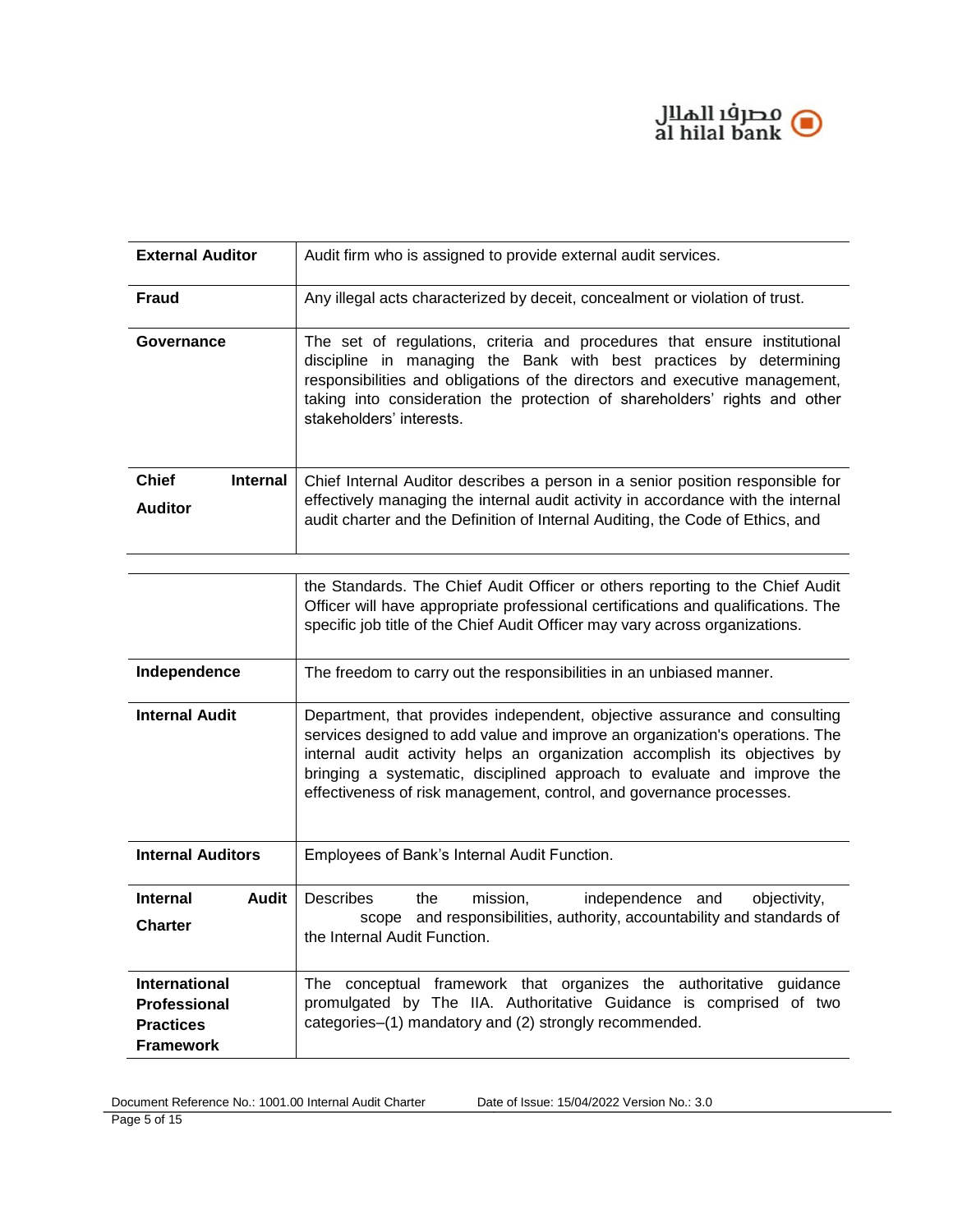

| <b>Non-Audit Services</b> | Additional services provided by Internal Audit such as special reviews,<br>investigations, consultancy, review of policies/procedures and whistle blowing.                                                                                                                                                                                               |
|---------------------------|----------------------------------------------------------------------------------------------------------------------------------------------------------------------------------------------------------------------------------------------------------------------------------------------------------------------------------------------------------|
| <b>Objectivity</b>        | An unbiased mental attitude that allows internal auditors to perform<br>engagements in such a manner that they believe in their work product and that<br>no quality compromises are made. Objectivity requires internal auditors not<br>subordinate their judgment on audit matters to that of others.                                                   |
| <b>Risk</b>               | The uncertainty of an event occurring that could have a negative impact on the<br>achievement of the objectives.                                                                                                                                                                                                                                         |
| <b>Risk Management</b>    | Processes to identify, assess, manage and control potential events or<br>situations, to provide reasonable assurance regarding the achievements of the<br>Bank's objectives.                                                                                                                                                                             |
| <b>Significant</b>        | The relative importance of a matter within the context in which it is being<br>considered, including quantitative and qualitative factors, such as magnitude,<br>nature, effect, relevance, and impact. Professional judgment assists internal<br>auditors when evaluating the significance of matters within the context of the<br>relevant objectives. |
| <b>Standard</b>           | A professional pronouncement promulgated by the professional bodies.                                                                                                                                                                                                                                                                                     |

#### <span id="page-5-0"></span>2. Introduction

This charter primarily aims to define and establish the Mission, Core Principles, Objectives, Code of Ethics, Standards of Internal Auditing, Scope, Authority, Responsibility, Accountability, Reporting, and Independence of Internal Audit Department (IAD) of Al Hilal Bank (AHB).

## <span id="page-5-1"></span>3. Purpose and Mission

The purpose of IAD is to provide independent, objective assurance and consulting services designed to add value and improve Bank's operations. The mission of IAD is to enhance and protect organizational value by providing risk-based and objective assurance, advice and insight to its stakeholders for achieving their business objectives.

#### <span id="page-5-2"></span>4. Values

Core values of Internal Audit Department are:

Document Reference No.: 1001.00 Internal Audit Charter Date of Issue: 15/04/2022 Version No.: 3.0 Page 6 of 15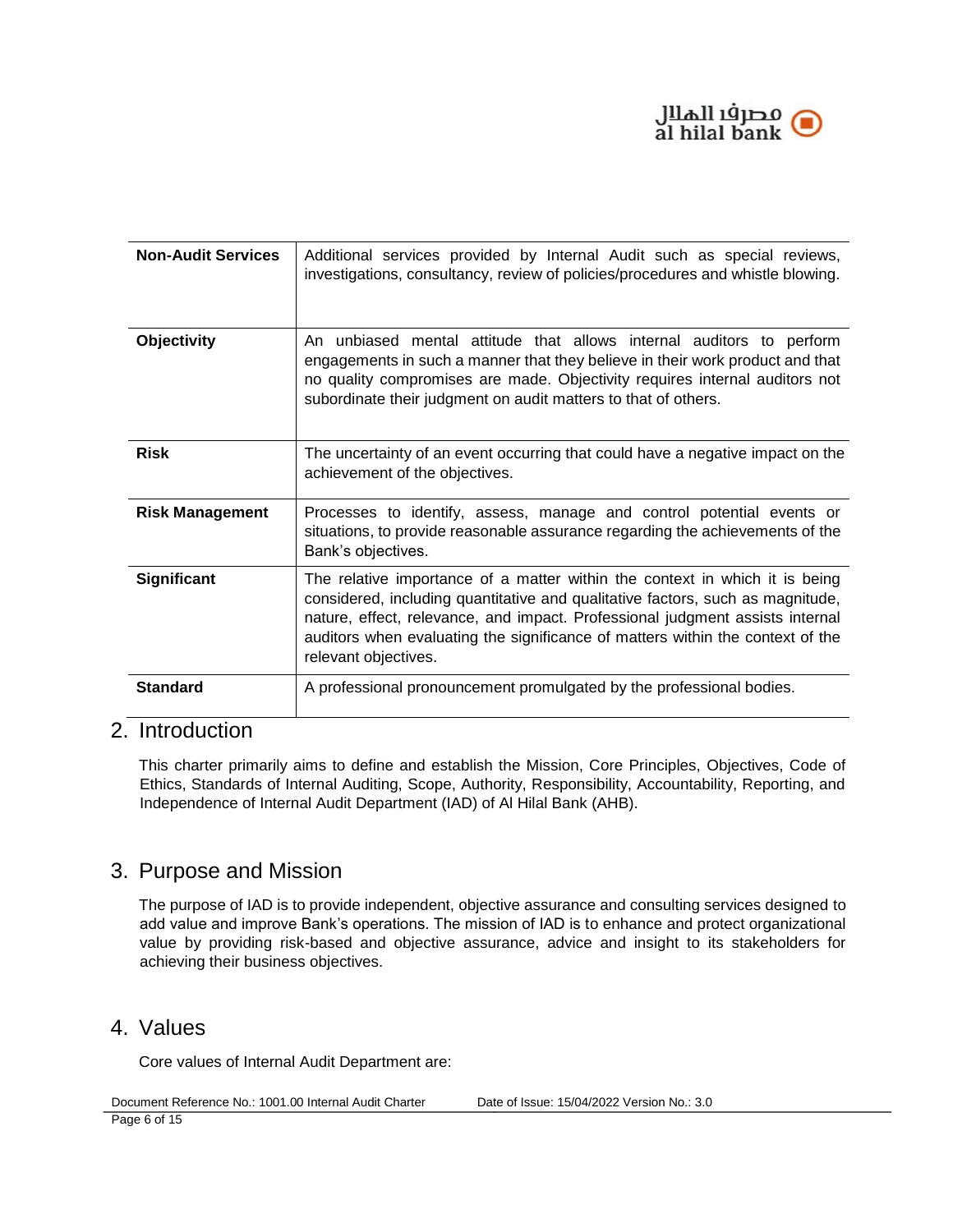

- **Integrity**
- **Care**
- **Ambition**
- Respect
- **Discipline**
- **Risk focus**

# <span id="page-6-0"></span>5. Core Principles

IAD shall adhere to the Core Principles for the Professional Practice of Internal Auditing:

- Demonstrates integrity.
- Demonstrates competence and due professional care.
- Is objective and free from undue influence (independent).
- Aligns with the strategies, objectives, and risks of the Bank.
- Is appropriately positioned and adequately resourced.
- Demonstrates quality and continuous improvement.
- Communicates effectively.
- Provides risk-based assurance.
- Is insightful, proactive, and future-focused.
- Promotes organizational improvement.

## <span id="page-6-1"></span>6. Standards for the Professional Practice of Internal Auditing

IAD shall be governed by requirements of Central Bank of the UAE (Regulations & Standards for Internal Audit) and The Institute of Internal Auditors' (Definition of Internal Auditing, International Standards for the Professional Practice of Internal Auditing, Guidance, Core Principles, and Code of Ethics). The IIA's Mandatory Guidance constitutes the fundamental requirements for the professional practice of internal auditing and the principles against which to evaluate the effectiveness of the internal audit activity's performance, which is also mandated by Central Bank of the UAE.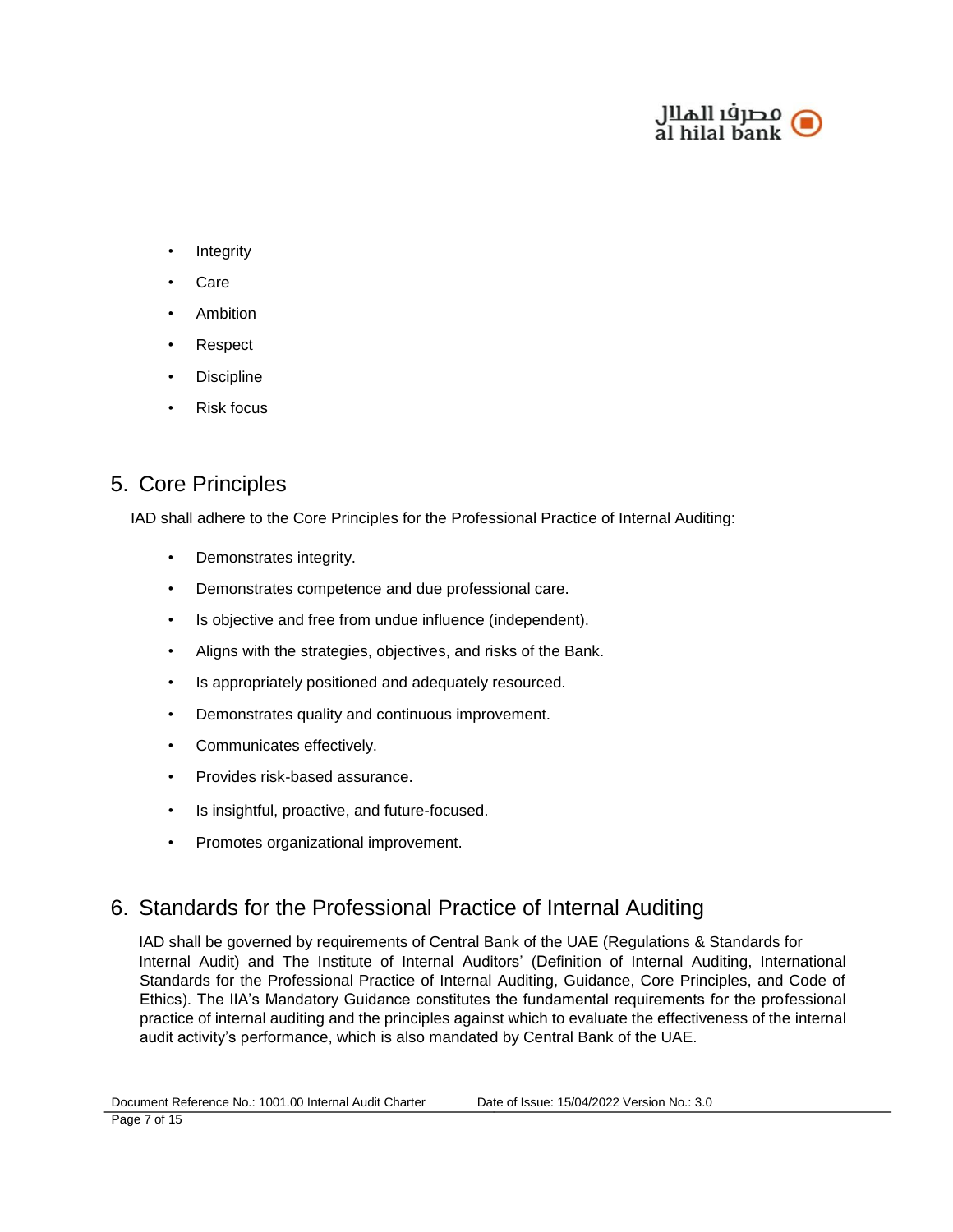

The Chief Internal Auditor will report periodically to the BAC and Senior Management regarding IAD's conformance to the Code of Ethics and the Regulations & Standards.

#### <span id="page-7-0"></span>7. Definition of Internal Audit

Internal Audit is an independent, objective assurance and consulting activity designed to add value and improve operations of the Bank. It assists the Bank in accomplishing its objectives by bringing a systematic and disciplined approach to evaluate and improve the effectiveness of Bank's Risk Management, Control and Governance processes.

#### <span id="page-7-1"></span>8. Scope

The scope of internal auditing encompasses objective examination and evaluation of adequacy and effectiveness of the Bank's governance, risk management and internal controls. This will encompass as deemed necessary conducting independent reviews and evaluations of any and all Bank operations and activities including those outsourced to appraise:

- Adequacy of identification and management of potential risks;
- Reliability, integrity, timeliness and adequacy of financial, managerial and operational information;
- Adequacy of systems established to ensure employees' compliance with policies, standards, procedures, code of ethics and applicable laws and regulations;
- Effectiveness and efficiency in use of Bank's resources and assets and well as relevant safeguarding measures;
- Quality of retail facilities portfolio and retail credit management processes across different Bank functions;
- Effectiveness of interaction amongst governance functions;
- Achievement of Bank's set programs, plans, and objectives;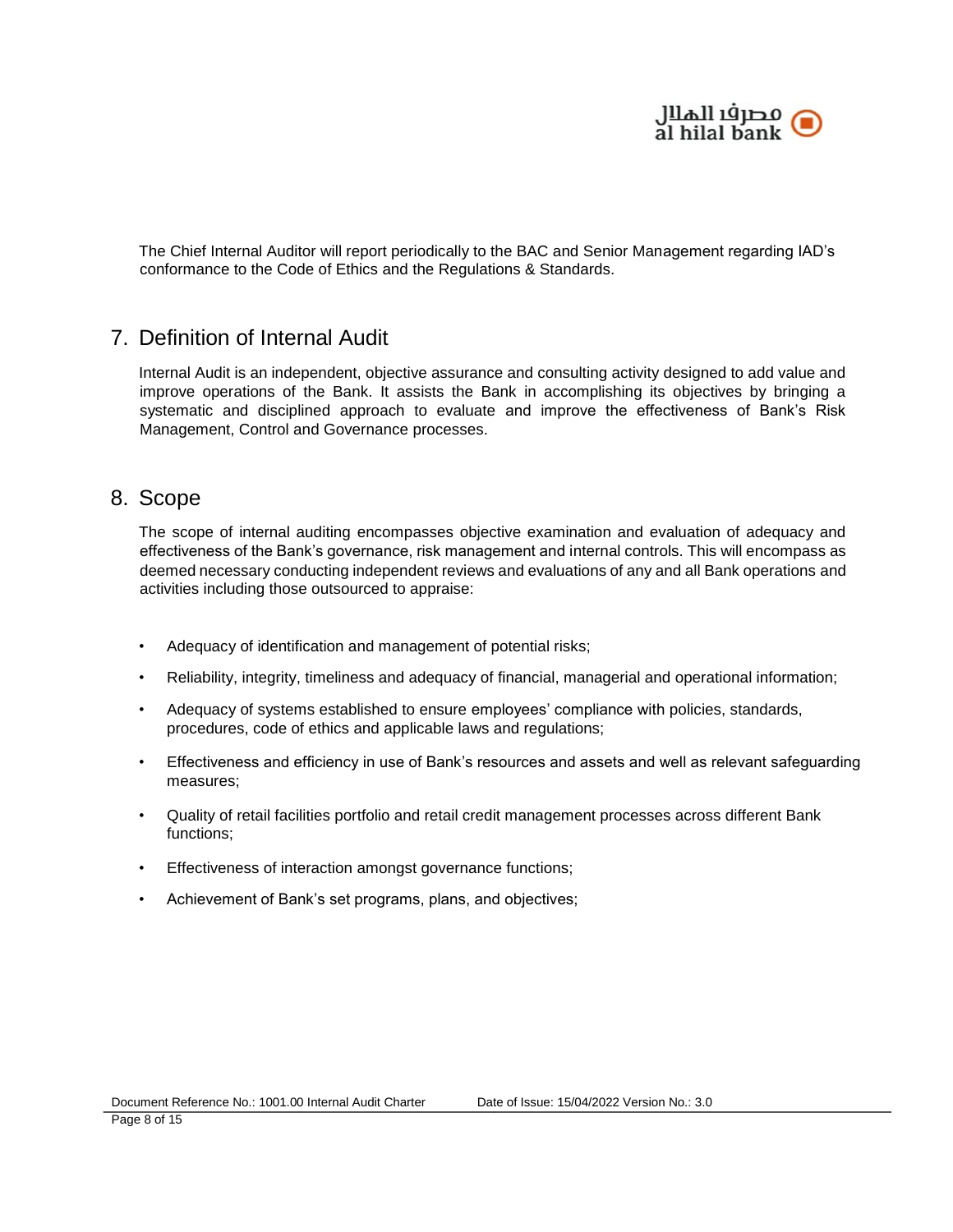

Adequacy of recognition and addressing of legislative or regulatory compliance issues impacting the Bank.

IAD may perform consulting and advisory services related to governance, risk management and control as appropriate and deemed necessary for the Bank. Each assignment will be assessed individually for independence as required by relevant standards of the Institute of Internal Auditors.

The CIA also coordinates activities, where possible, and considers relying upon the work of other internal and external assurance and consulting service providers as needed. IAD may perform advisory and related client service activities, the nature and scope of which will be agreed with the client, provided IAD does not assume management responsibility.

Opportunities for improving the efficiency of governance, risk management, and control processes may be identified during engagements. These opportunities will be communicated to the appropriate level of management.

There is an inherent limitation in any internal control system and accordingly errors or fraud may occur and may not be detected by the IAD. IAD's work is not designed specifically to investigate fraud or other irregularities. Further, the internal audit process does not relieve the management/unit managers of their responsibility for the maintenance and improvement of controls in their respective areas.

#### <span id="page-8-0"></span>9. Authority

•

CIA and IAD staff are authorized to:

- Have full and unrestricted access to the Board and communicate and interact directly with the BAC including private meetings without management presence.
- Receive all Board, Board Committees and Management Committees minutes of meeting.
- Have full, free and unrestricted access to all Bank's functions, activities, records, data files, property and personnel pertinent to the performance of Internal Audit duties. IAD staff members shall exercise discretion and due care to ensure the confidentiality and safeguarding of records and information reviewed.
- Allocate resources, set frequencies, select subjects, determine scopes of work, and apply the techniques required to accomplish audit objectives and issue reports; and
- Obtain the necessary assistance from the Bank personnel where they perform audits, as well as other specialized services from within or outside the Bank in line with the approved budget.

Any action or conduct that restricts audit access or that obstructs or hinders audit assignments or is aimed at concealment of data, providing false information or any other act that may affect the result of an assignment may be construed as scope limitation. Such violations will be reported to the BAC and the Bank's CEO.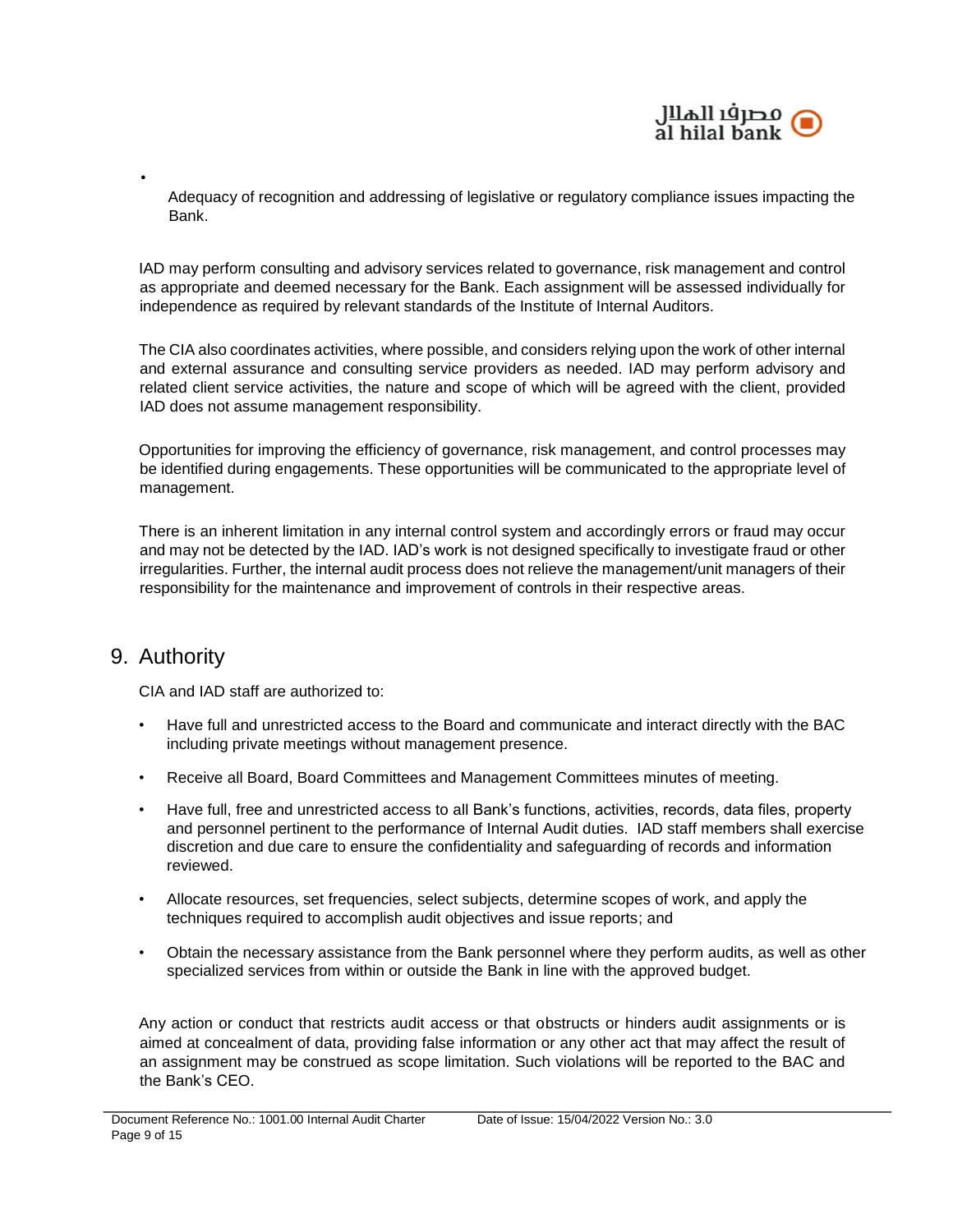

## <span id="page-9-0"></span>10. Responsibility

•

The IAD has the responsibility to:

#### <span id="page-9-1"></span>10.1 Strategy & Governance

- Develop a long term (three years) strategy for the IAD that is streamlined with the strategy of the Bank. The strategy shall be supported by annual action plans and shall be presented to the BAC for their approval.
- Develop a strategic audit plan for 3 years using appropriate risk based methodology including any risk or control concern identified by the Management and submit that plan along with risk assessment outcome and report to BAC for review and approval.
- Provide annually a report on IAD's purpose, authority and responsibility, and conformance with the IIA's code of Ethics and standard, and action plans to address any conformance issues.
- Ensure the principles of integrity, objectivity, confidentiality, and competency are applied and upheld.

<span id="page-9-2"></span>10.2 Annual Audit Plan (Development & Execution)

- Develop a flexible annual audit plan using appropriate risk based methodology including any risk or control concern identified by the Management and submit that plan along with risk assessment outcome/report to Board Audit Committee (BAC) for review and approval.
- Present annual budget, training plan, staffing, organization structure, charter, strategy and internal audit manual to BAC for review and approval.
- Implement the annual audit plan, including as appropriate any special tasks or projects requested by BAC, Chief Executive Officer and the Management.
- Obtain approval for changes (cancellation and replacement of audits) to audit schedule before implementation.
- Coordinates audit activities with external auditors, Central Bank examiners, Abu Dhabi Accountability Authority and other regulatory agencies.
- Monitor and evaluate performance of Internal Audit Service providers, as and when appointed and report the results to Audit Committee.
- Conduct regular follow-up on raised recommendations to ensure that the effective remedial action is taken. Report to the CEO and the BAC periodically any corrective actions not effectively implemented.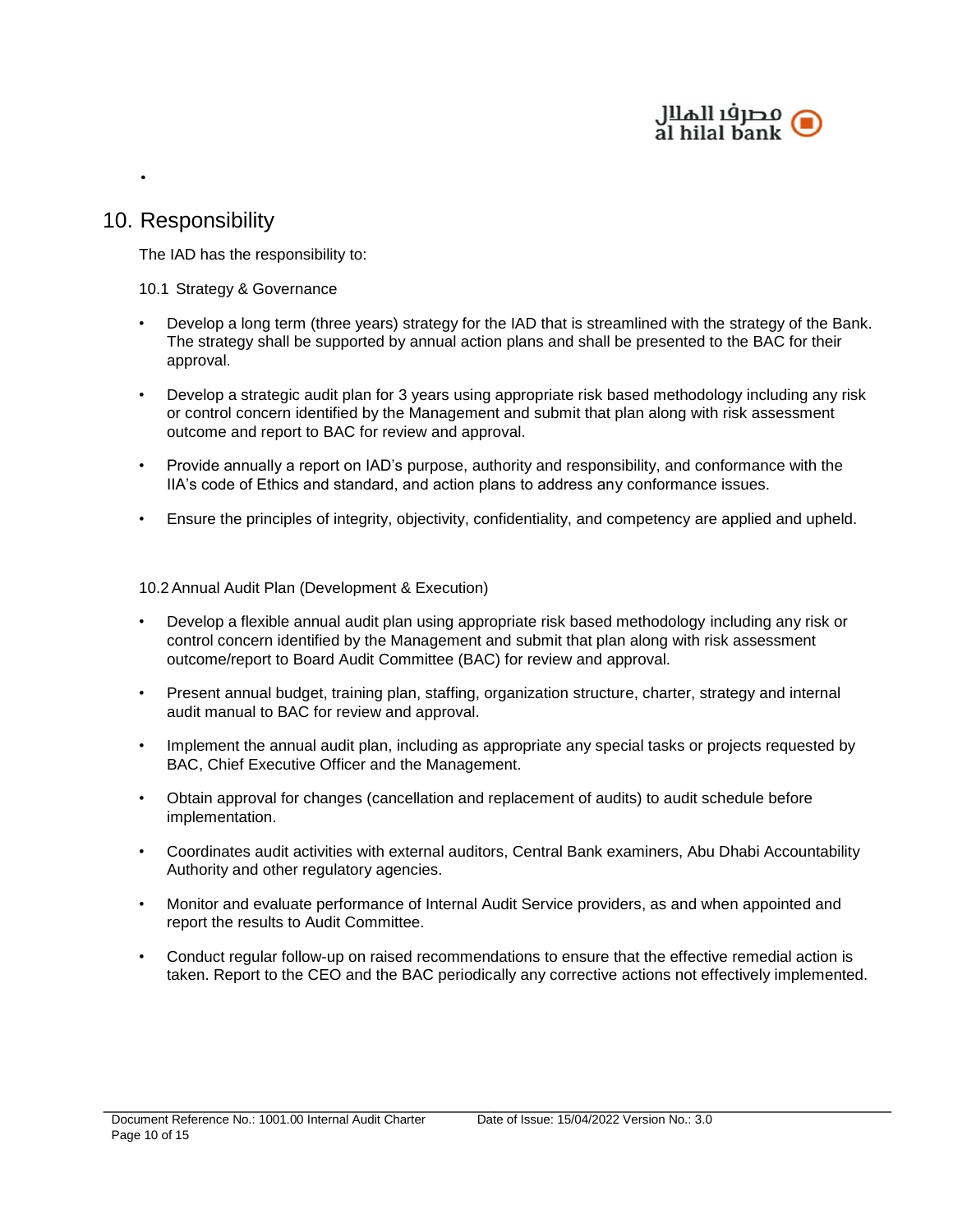

#### <span id="page-10-0"></span>10.3 Non-Audit Services

- As appropriate, provide consulting and advisory services to management that add value and improve Bank's governance, risk management, and controls, without IAD assuming the management responsibilities.
- Evaluate and assess important merging/consolidating functions and new or changing services, business units, processes, systems, operations and control processes coincident with their development, implementation and/or expansion.

Non-audit services requested by any party other than the BAC and/or Board of Directors, where the assignments impact the approved audit plan in terms of resource/time constraints shall be reported and validated/approved by the BAC before initiation.

• Evaluate the impact on objectivity and independence of IAD prior to accepting/providing non-audit services. Engagements/assignments that impact the objectivity and independence of IAD shall not be performed.

#### <span id="page-10-1"></span>10.4 Standards

- Ensure adherence and compliance with CB UAE Regulations and Standards on Internal Auditing. Promptly report to the Central Bank violations of the Central Bank Law, Regulations, instructions and any matters of significance. Also report to CB UAE any significant deviation from Internal Audit Department Charter approved by the BAC.
- Ensure the principles of integrity, objectivity, confidentiality, and competency are applied and upheld.
- Establish and ensure adherence to policies and procedures designed to guide the IAD staff.
- Ensure adherence to the Bank's relevant policies and procedures unless such policies and procedures conflict with the IAD charter. Any such conflicts will be resolved or otherwise communicated to the BAC and Senior Management.
- Ensure trends and emerging issues that could impact the Bank are considered and communicated to the BAC and Senior Management as appropriate.
- Execute Quality Assurance and Improvement Program for ongoing and annual internal assessments as well as five-year independent external assessment by a qualified assessor. The results of internal and external assessments shall be presented to the BAC and the Senior Management.

#### <span id="page-10-2"></span>10.5 Resources Management

- Develop Key Performance Indicators (KPIs) for the Internal Audit Department along with targets and present to the BAC annually for review, discussion, and approval. Report status of Key Performance Indicators (KPIs) for the Internal Audit Department against the agreed targets to the BAC at least annually for review, evaluation, and approval.
- Ensure that evaluation/performance criteria are set for Internal Audit staff and assessed on a regular basis.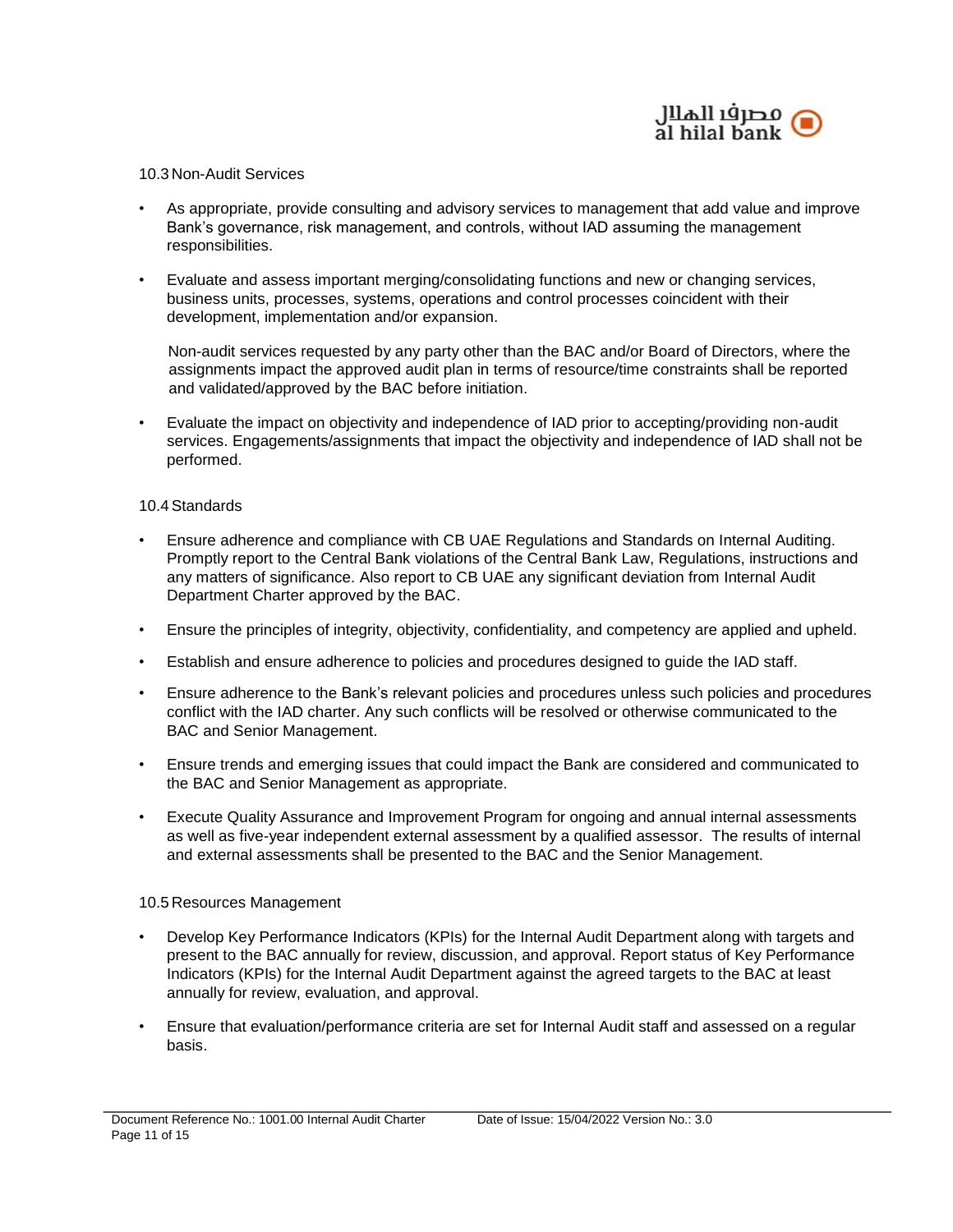

• Maintain requisite professional audit staff strength with sufficient knowledge, skills, experience, and professional qualifications to meet the requirements of this Charter and report staff profile details to the BAC annually for their review/ monitoring.

<span id="page-11-0"></span>10.6 Anti-Fraud & Whistle Blowing

•

- Conduct/assist in the investigation of significant suspected fraudulent activities and notify BAC, Chief Executive Officer and the Management of the results.
- Ensure that the Compliance Officer attends to the complaints related to suspected breach of any laws, regulations or code of conduct submitted by employees/customers/public. Collects necessary information and provides reports/notifications to relevant departments and notify Abu Dhabi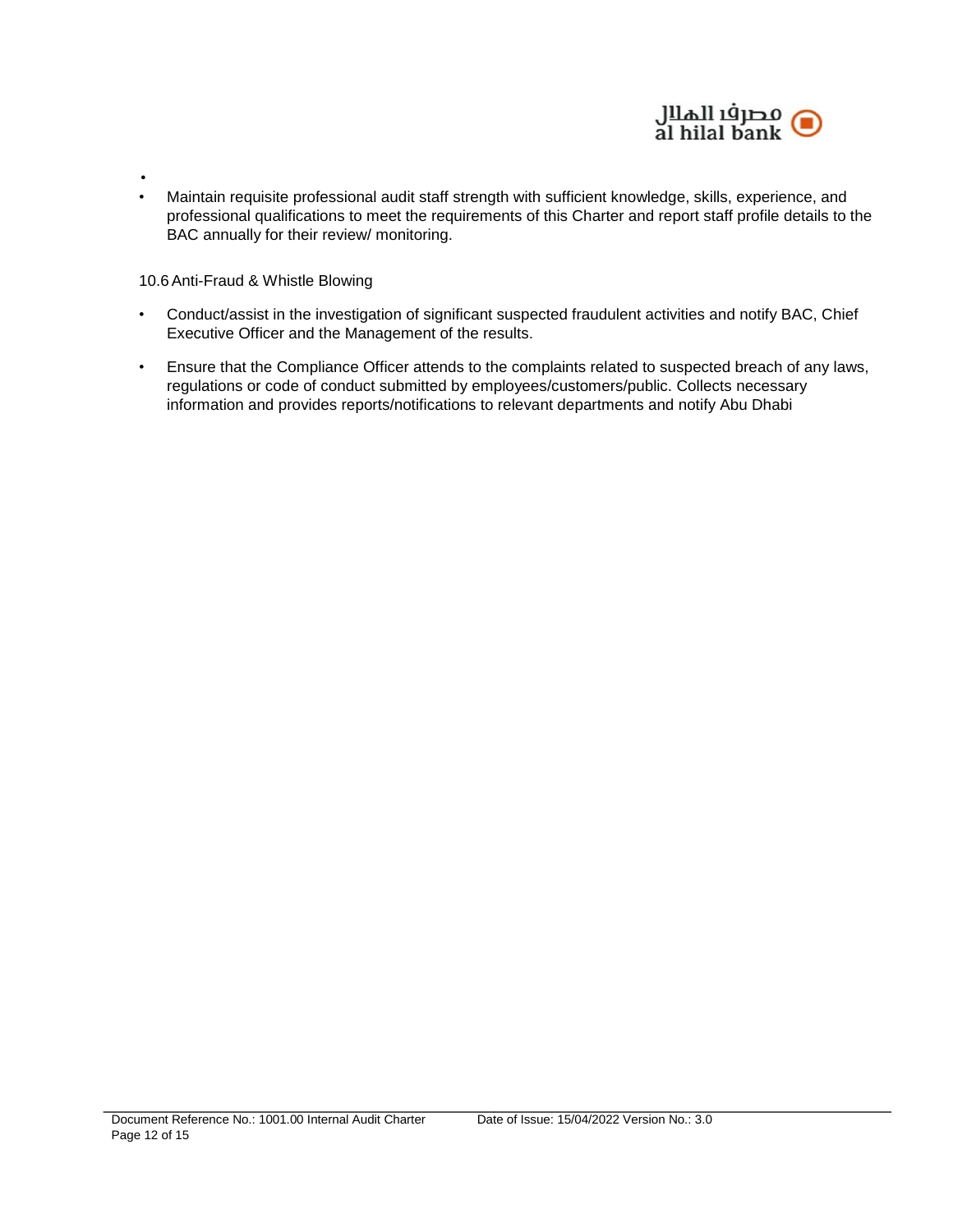

Accountability Authority (ADAA) of any violations as per law 14 of year 2008 of ADAA.

• Establish 'Compliance Officer – IAD' Charter covering scope, authority, responsibility, and reporting of the incidents.

#### <span id="page-12-0"></span>11. Accountability

The IAD shall be accountable to:

- Provide annually an assessment on the adequacy and effectiveness of AHB's processes for controlling its activities and managing its risks in the areas set forth under the mission and scope of work.
- Report significant issues related to the processes for managing risk and controlling the activities of AHB, including potential improvement to those processes and provide information concerning such issues.
- On quarterly basis, provide information on the status and results of the annual audit plan and the sufficiency of the function's resources.
- Coordinate with and provide coverage of other control and monitoring functions (risk management, governance, compliance, security, legal, ethics, environmental, external audit and code of conduct).
- Establish a follow-up process to track and monitor the effective implementation of management actions related to important audit observations and recommendations.
- Review of Internal Audit Function as per standards of the Institute of Internal Auditors.
- Keep BAC informed of emerging trends and developments in internal auditing practices and give recommendations for necessary revisions in Internal Audit Charter.

## <span id="page-12-1"></span>12. Reporting

IAD will issue reports on a timely basis to BAC, Chief Executive Officer and Management Summarizing results of Internal audit engagements.

The internal |audit report shall be issued on a timely manner to Auditee Management and should include management's response and corrective action taken or to be taken in regard to the specific findings and recommendations. Management's response should include a timetable for anticipated completion of action to be taken and an explanation for any corrective action that will not be implemented.

## <span id="page-12-2"></span>13. Independence and Objectivity

To maintain the independence of IAD from other AHB departments, branches and subsidiaries, its personnel shall report to the Chief Internal Auditor, who shall report functionally to the Board via the BAC and administratively to Chief Executive Officer.

Functional reporting includes: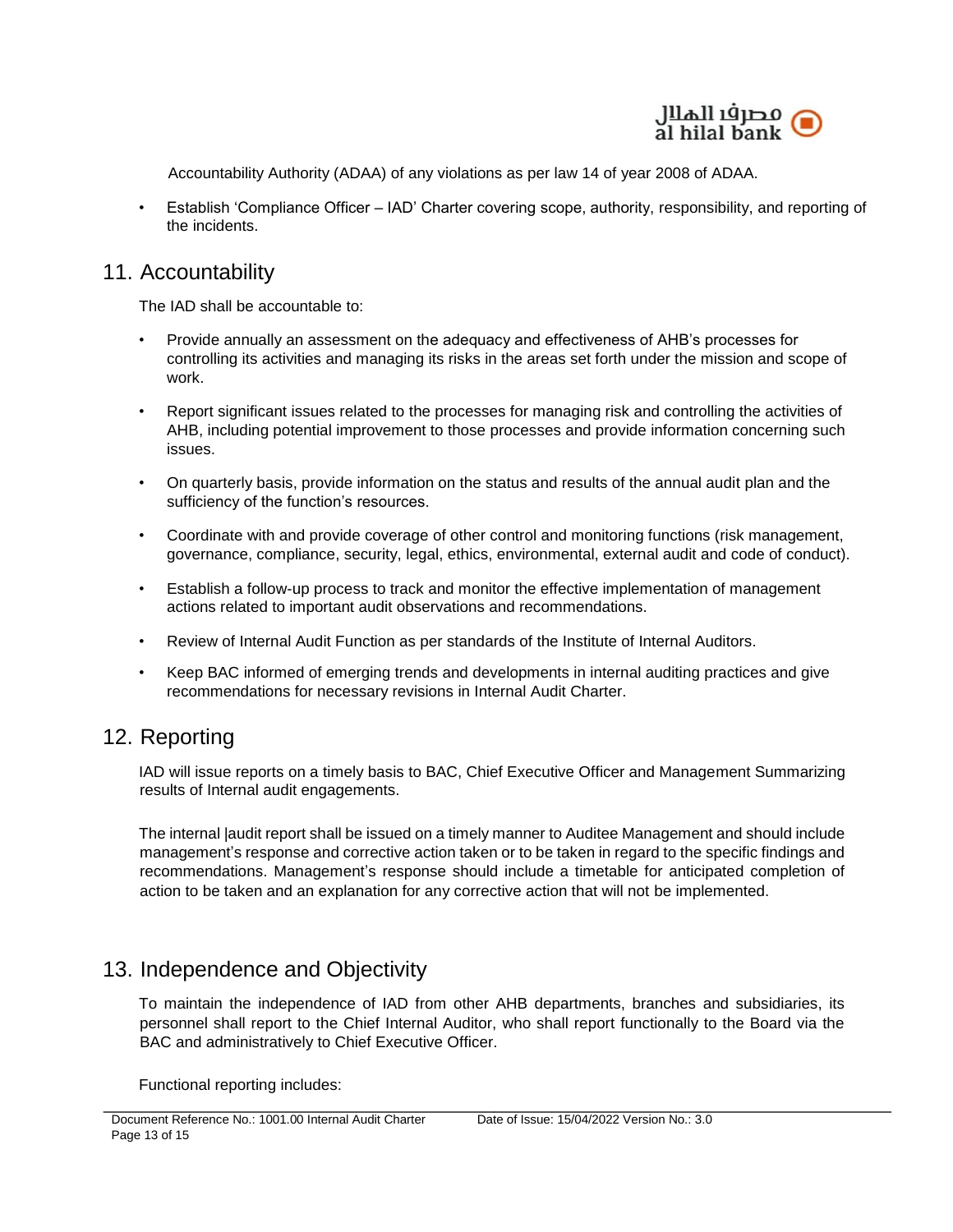

Approval by BAC for the internal audit charter, internal audit manual covering roles, responsibilities, policies & procedures, internal audit strategy, annual risk assessment outcome/report, the risk based internal audit plan, changes to audit schedule during the year (cancellation and replacement of audits), the internal audit budget and resource plan, staff training plan, decisions regarding the appointment and removal of the Chief Internal Auditor and the remuneration of the Chief Internal Auditor.

- Providing communications to BAC on the internal audit activity's performance relative to its plan and other matters.
- Responding/reporting to BAC regarding inappropriate scope or resource limitations.

Administrative reporting to Chief Executive Officer for day-to-day operations, Chief Internal Auditor leave plan, travel plan, internal communications & information flows and administration of internal policies and procedures.

In order to preserve its objectivity and independence, the IAD staff members are not allowed to:

- Assess specific operations for which they had responsibility within the previous year.
- Perform any operational duties for AHB outside IAD's function.
- Initiate or approve accounting transactions external to IAD.

•

• Direct the activities of any AHB employee not employed by IAD, except to the extent such employees have been appropriately assigned to auditing teams or to otherwise assist the internal auditors.

In carrying out their work auditors will act objectively, and in an unbiased manner without subjecting their judgment on audit issues. Any conflict of interest or impairment of objectivity should be declared by the affected auditor. The Chief Internal Auditor shall confirm to BAC, at least annually, the organizational independence of the internal audit activity. The Chief Internal Auditor shall disclose to BAC any interference and related implications in determining the scope of internal auditing, performing work, and/or communicating results.

## <span id="page-13-0"></span>14. Quality Assurance and Improvement Program (QAIP)

IAD will maintain a QAIP that covers all aspects of the internal audit activity. The program will include an evaluation of the internal audit activity's conformance with the Definition of Internal Auditing, the Code of Ethics and the Standards. The program will also assess the efficiency and effectiveness of IAD and identify opportunities for improvement.

The CIA will communicate to the BAC on the IAD's QAIP, including results of ongoing internal assessments and external assessments conducted at least once every five years by a qualified, independent assessment firm the selection of which shall be approved by the BAC. The results of internal and external assessments shall be presented to the BAC and the Senior Management.